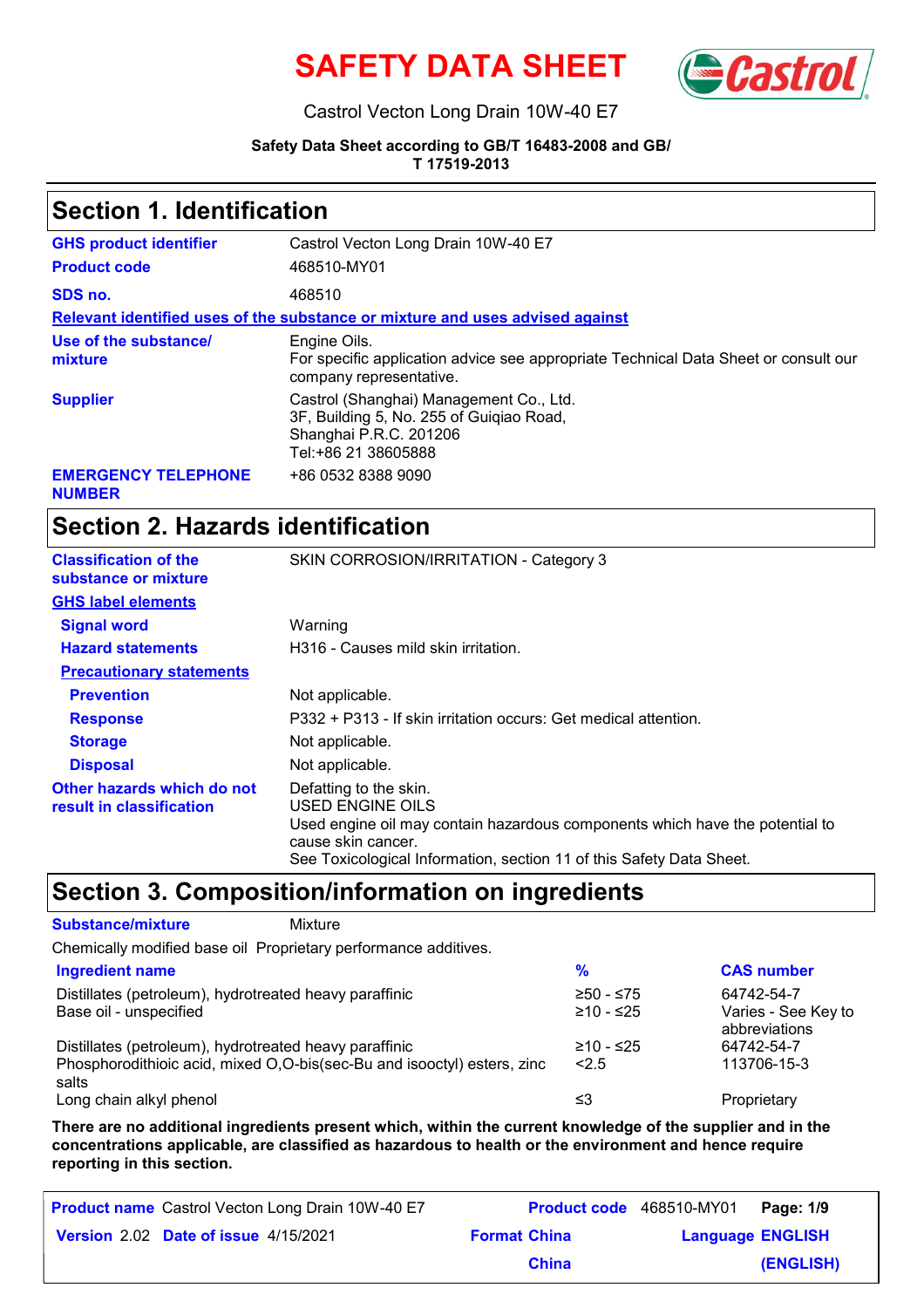## **Section 3. Composition/information on ingredients**

**Occupational exposure limits, if available, are listed in Section 8.**

#### **Section 4. First aid measures**

| <b>Description of necessary first aid measures</b> |                                                                                                                                                                                                                                                                                                                                      |
|----------------------------------------------------|--------------------------------------------------------------------------------------------------------------------------------------------------------------------------------------------------------------------------------------------------------------------------------------------------------------------------------------|
| Eye contact                                        | In case of contact, immediately flush eyes with plenty of water for at least 15<br>minutes. Eyelids should be held away from the eyeball to ensure thorough rinsing.<br>Check for and remove any contact lenses. Get medical attention.                                                                                              |
| <b>Inhalation</b>                                  | If inhaled, remove to fresh air. Get medical attention if symptoms occur.                                                                                                                                                                                                                                                            |
| <b>Skin contact</b>                                | In case of contact, immediately flush skin with plenty of water for at least 15 minutes<br>while removing contaminated clothing and shoes. Wash skin thoroughly with soap<br>and water or use recognised skin cleanser. Wash clothing before reuse. Clean<br>shoes thoroughly before reuse. Get medical attention if symptoms occur. |
| <b>Ingestion</b>                                   | Do not induce vomiting unless directed to do so by medical personnel. Never give<br>anything by mouth to an unconscious person. If unconscious, place in recovery<br>position and get medical attention immediately. Get medical attention if adverse<br>health effects persist or are severe.                                       |
|                                                    | Indication of immediate medical attention and special treatment needed, if necessary                                                                                                                                                                                                                                                 |
| <b>Notes to physician</b>                          | Treatment should in general be symptomatic and directed to relieving any effects.                                                                                                                                                                                                                                                    |
| <b>Specific treatments</b>                         | No specific treatment.                                                                                                                                                                                                                                                                                                               |
| <b>Protection of first-aiders</b>                  | No action shall be taken involving any personal risk or without suitable training. It<br>may be dangerous to the person providing aid to give mouth-to-mouth resuscitation.                                                                                                                                                          |
| Maatimoantant amuntamalaffaata, aanta and dalamad. |                                                                                                                                                                                                                                                                                                                                      |

**See Section 11 for more detailed information on health effects and symptoms. Most important symptoms/effects, acute and delayed**

# **Section 5. Firefighting measures**

| <b>Extinguishing media</b>                               |                                                                                                                                                                                                   |
|----------------------------------------------------------|---------------------------------------------------------------------------------------------------------------------------------------------------------------------------------------------------|
| <b>Suitable extinguishing</b><br>media                   | In case of fire, use foam, dry chemical or carbon dioxide extinguisher or spray.                                                                                                                  |
| <b>Unsuitable extinguishing</b><br>media                 | Do not use water jet.                                                                                                                                                                             |
| <b>Specific hazards arising</b><br>from the chemical     | In a fire or if heated, a pressure increase will occur and the container may burst.                                                                                                               |
| <b>Hazardous thermal</b><br>decomposition products       | Combustion products may include the following:<br>carbon oxides (CO, CO <sub>2</sub> ) (carbon monoxide, carbon dioxide)                                                                          |
| <b>Special protective actions</b><br>for fire-fighters   | No action shall be taken involving any personal risk or without suitable training.<br>Promptly isolate the scene by removing all persons from the vicinity of the incident if<br>there is a fire. |
| <b>Special protective</b><br>equipment for fire-fighters | Fire-fighters should wear positive pressure self-contained breathing apparatus<br>(SCBA) and full turnout gear.                                                                                   |

### **Section 6. Accidental release measures**

#### **Personal precautions, protective equipment and emergency procedures**

| For non-emergency<br>personnel | Contact emergency personnel. No action shall be taken involving any personal risk<br>or without suitable training. Evacuate surrounding areas. Keep unnecessary and<br>unprotected personnel from entering. Do not touch or walk through spilt material.<br>Avoid breathing vapour or mist. Provide adequate ventilation. Put on appropriate<br>personal protective equipment. Floors may be slippery; use care to avoid falling. |
|--------------------------------|-----------------------------------------------------------------------------------------------------------------------------------------------------------------------------------------------------------------------------------------------------------------------------------------------------------------------------------------------------------------------------------------------------------------------------------|
| For emergency responders       | Entry into a confined space or poorly ventilated area contaminated with vapour, mist<br>or fume is extremely hazardous without the correct respiratory protective equipment<br>and a safe system of work. Wear self-contained breathing apparatus. Wear a<br>suitable chemical protective suit. Chemical resistant boots. See also the<br>information in "For non-emergency personnel".                                           |

| <b>Product name</b> Castrol Vecton Long Drain 10W-40 E7 |                     | <b>Product code</b> 468510-MY01 Page: 2/9 |           |
|---------------------------------------------------------|---------------------|-------------------------------------------|-----------|
| <b>Version 2.02 Date of issue 4/15/2021</b>             | <b>Format China</b> | <b>Language ENGLISH</b>                   |           |
|                                                         | <b>China</b>        |                                           | (ENGLISH) |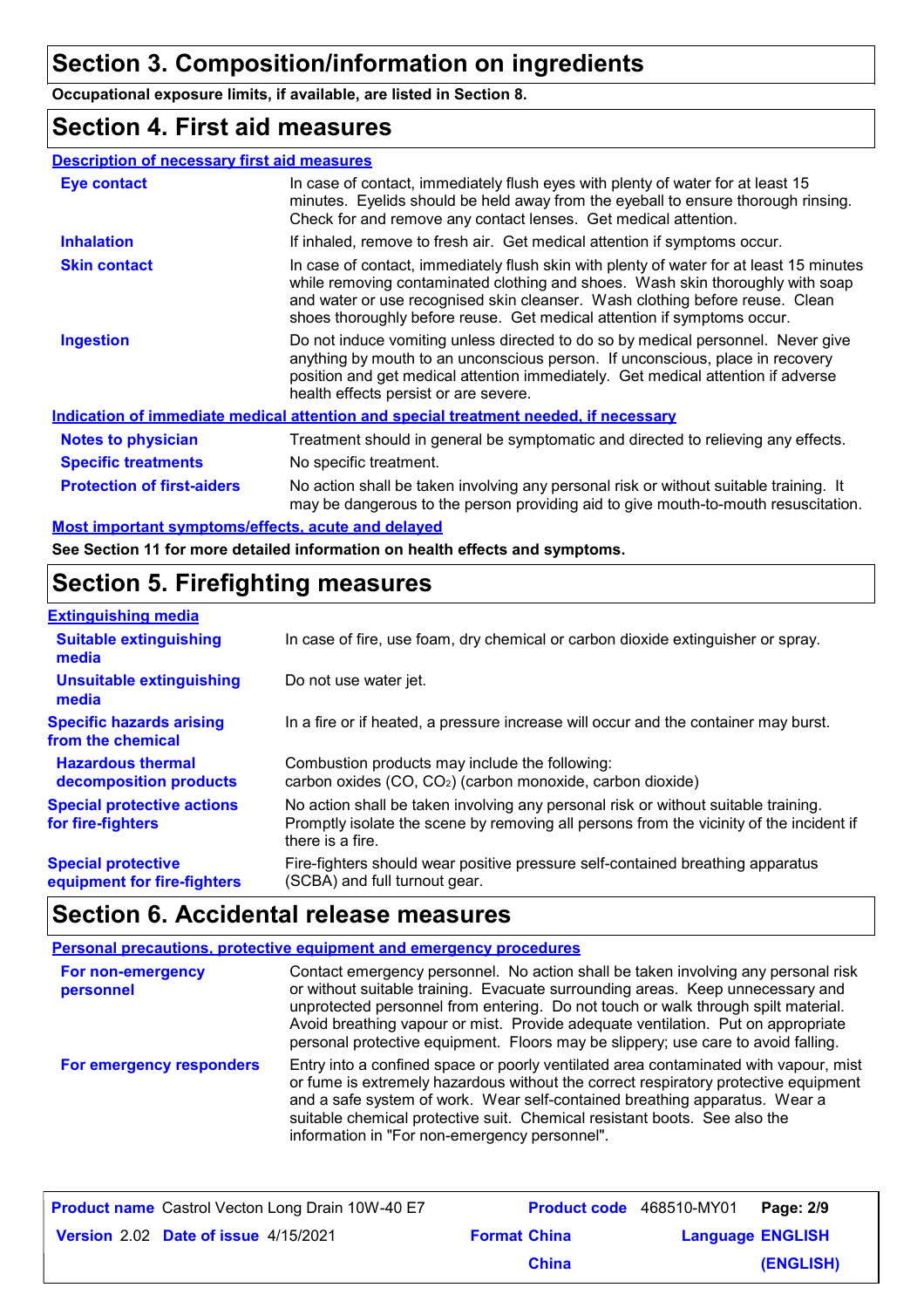# **Section 6. Accidental release measures**

| <b>Environmental precautions</b>                            | Avoid dispersal of spilt material and runoff and contact with soil, waterways, drains<br>and sewers. Inform the relevant authorities if the product has caused environmental<br>pollution (sewers, waterways, soil or air).                                                                                                                                                                                                                                                                                              |  |  |
|-------------------------------------------------------------|--------------------------------------------------------------------------------------------------------------------------------------------------------------------------------------------------------------------------------------------------------------------------------------------------------------------------------------------------------------------------------------------------------------------------------------------------------------------------------------------------------------------------|--|--|
| <b>Methods and material for containment and cleaning up</b> |                                                                                                                                                                                                                                                                                                                                                                                                                                                                                                                          |  |  |
| <b>Small spill</b>                                          | Stop leak if without risk. Move containers from spill area. Absorb with an inert<br>material and place in an appropriate waste disposal container. Dispose of via a<br>licensed waste disposal contractor.                                                                                                                                                                                                                                                                                                               |  |  |
| <b>Large spill</b>                                          | Stop leak if without risk. Move containers from spill area. Approach the release<br>from upwind. Prevent entry into sewers, water courses, basements or confined<br>areas. Contain and collect spillage with non-combustible, absorbent material e.g.<br>sand, earth, vermiculite or diatomaceous earth and place in container for disposal<br>according to local regulations. Contaminated absorbent material may pose the<br>same hazard as the spilt product. Dispose of via a licensed waste disposal<br>contractor. |  |  |

## **Section 7. Handling and storage**

| <b>Precautions for safe handling</b>                                             |                                                                                                                                                                                                                                                                                                                                                                                                                                                                                                                                                                                                |
|----------------------------------------------------------------------------------|------------------------------------------------------------------------------------------------------------------------------------------------------------------------------------------------------------------------------------------------------------------------------------------------------------------------------------------------------------------------------------------------------------------------------------------------------------------------------------------------------------------------------------------------------------------------------------------------|
| <b>Protective measures</b>                                                       | Put on appropriate personal protective equipment (see Section 8). Do not ingest.<br>Avoid contact with eyes, skin and clothing. Avoid breathing vapour or mist. Keep in<br>the original container or an approved alternative made from a compatible material,<br>kept tightly closed when not in use. Empty containers retain product residue and<br>can be hazardous. Do not reuse container.                                                                                                                                                                                                 |
| <b>Advice on general</b><br>occupational hygiene                                 | Eating, drinking and smoking should be prohibited in areas where this material is<br>handled, stored and processed. Wash thoroughly after handling. Remove<br>contaminated clothing and protective equipment before entering eating areas. See<br>also Section 8 for additional information on hygiene measures.                                                                                                                                                                                                                                                                               |
| <b>Conditions for safe storage,</b><br>including any<br><b>incompatibilities</b> | Store in accordance with local regulations. Store in original container protected<br>from direct sunlight in a dry, cool and well-ventilated area, away from incompatible<br>materials (see Section 10) and food and drink. Keep container tightly closed and<br>sealed until ready for use. Store and use only in equipment/containers designed for<br>use with this product. Containers that have been opened must be carefully resealed<br>and kept upright to prevent leakage. Do not store in unlabelled containers. Use<br>appropriate containment to avoid environmental contamination. |

**Not suitable Not suitable** Prolonged exposure to elevated temperature

## **Section 8. Exposure controls/personal protection**

#### **Control parameters**

#### **Occupational exposure limits**

| <b>Ingredient name</b>                                 | <b>Exposure limits</b>                                                                                                     |
|--------------------------------------------------------|----------------------------------------------------------------------------------------------------------------------------|
| Distillates (petroleum), hydrotreated heavy paraffinic | <b>ACGIH TLV (United States).</b><br>TWA: 5 mg/m <sup>3</sup> 8 hours. Issued/Revised:<br>11/2009 Form: Inhalable fraction |
| Base oil - unspecified                                 | <b>ACGIH TLV (United States).</b>                                                                                          |
|                                                        | TWA: 5 mg/m <sup>3</sup> 8 hours. Issued/Revised:<br>11/2009 Form: Inhalable fraction                                      |
| Distillates (petroleum), hydrotreated heavy paraffinic | <b>ACGIH TLV (United States).</b><br>TWA: 5 mg/m <sup>3</sup> 8 hours. Issued/Revised:<br>11/2009 Form: Inhalable fraction |

| <b>Product name</b> Castrol Vecton Long Drain 10W-40 E7 |                     | <b>Product code</b> 468510-MY01 <b>Page: 3/9</b> |           |
|---------------------------------------------------------|---------------------|--------------------------------------------------|-----------|
| Version 2.02 Date of issue 4/15/2021                    | <b>Format China</b> | <b>Language ENGLISH</b>                          |           |
|                                                         | <b>China</b>        |                                                  | (ENGLISH) |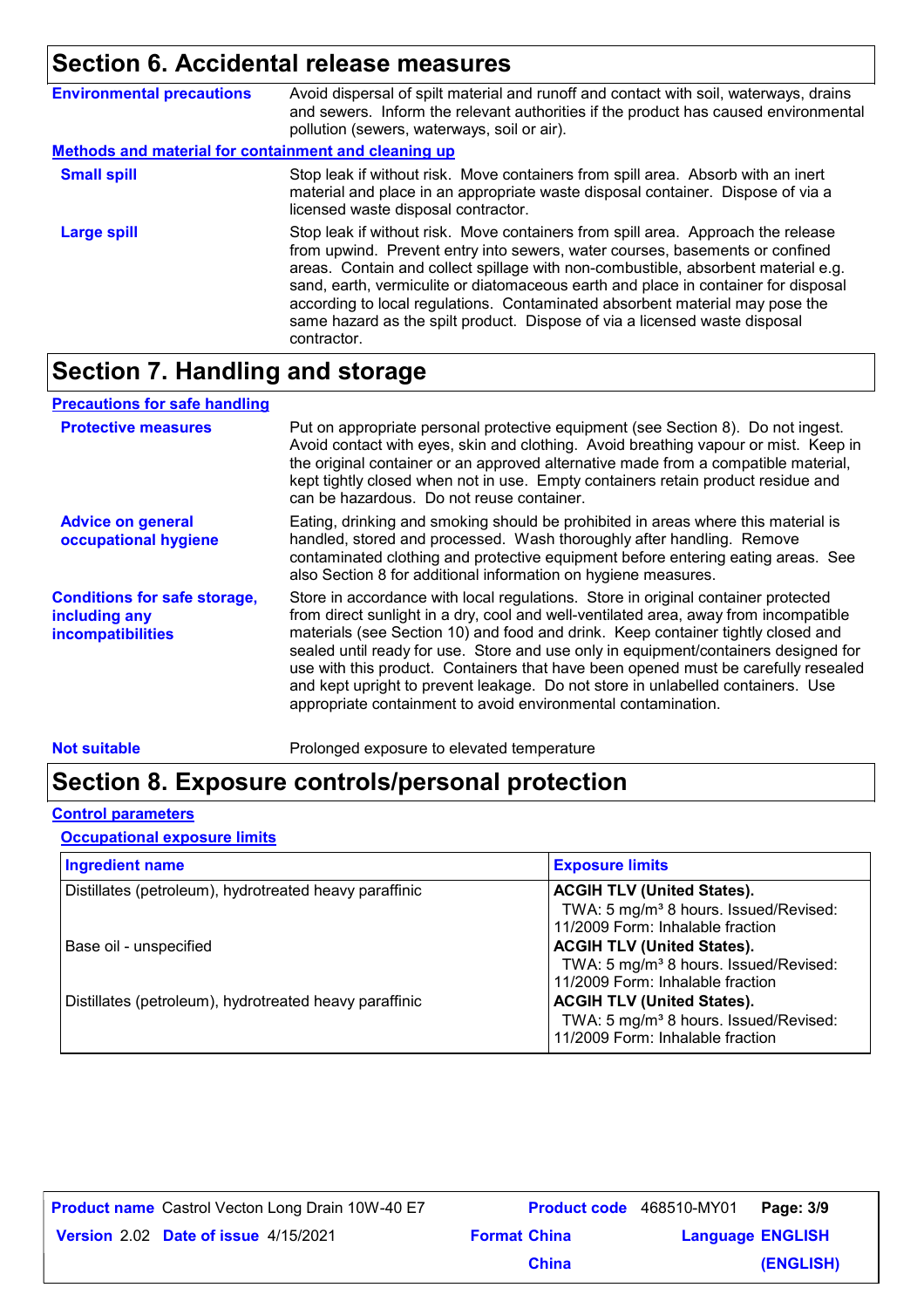# **Section 8. Exposure controls/personal protection**

| <b>Appropriate engineering</b><br><b>controls</b> | All activities involving chemicals should be assessed for their risks to health, to<br>ensure exposures are adequately controlled. Personal protective equipment should<br>only be considered after other forms of control measures (e.g. engineering controls)<br>have been suitably evaluated. Personal protective equipment should conform to<br>appropriate standards, be suitable for use, be kept in good condition and properly<br>maintained.<br>Your supplier of personal protective equipment should be consulted for advice on<br>selection and appropriate standards. For further information contact your national<br>organisation for standards.<br>Provide exhaust ventilation or other engineering controls to keep the relevant<br>airborne concentrations below their respective occupational exposure limits.<br>The final choice of protective equipment will depend upon a risk assessment. It is<br>important to ensure that all items of personal protective equipment are compatible. |
|---------------------------------------------------|---------------------------------------------------------------------------------------------------------------------------------------------------------------------------------------------------------------------------------------------------------------------------------------------------------------------------------------------------------------------------------------------------------------------------------------------------------------------------------------------------------------------------------------------------------------------------------------------------------------------------------------------------------------------------------------------------------------------------------------------------------------------------------------------------------------------------------------------------------------------------------------------------------------------------------------------------------------------------------------------------------------|
| <b>Environmental exposure</b><br>controls         | Emissions from ventilation or work process equipment should be checked to ensure<br>they comply with the requirements of environmental protection legislation. In some<br>cases, fume scrubbers, filters or engineering modifications to the process<br>equipment will be necessary to reduce emissions to acceptable levels.                                                                                                                                                                                                                                                                                                                                                                                                                                                                                                                                                                                                                                                                                 |
| <b>Individual protection measures</b>             |                                                                                                                                                                                                                                                                                                                                                                                                                                                                                                                                                                                                                                                                                                                                                                                                                                                                                                                                                                                                               |
| <b>Hygiene measures</b>                           | Wash hands, forearms and face thoroughly after handling chemical products, before<br>eating, smoking and using the lavatory and at the end of the working period.<br>Appropriate techniques should be used to remove potentially contaminated clothing.<br>Wash contaminated clothing before reusing. Ensure that eyewash stations and<br>safety showers are close to the workstation location.                                                                                                                                                                                                                                                                                                                                                                                                                                                                                                                                                                                                               |
| <b>Eye/face protection</b>                        | Safety glasses with side shields.                                                                                                                                                                                                                                                                                                                                                                                                                                                                                                                                                                                                                                                                                                                                                                                                                                                                                                                                                                             |
| <b>Skin protection</b>                            |                                                                                                                                                                                                                                                                                                                                                                                                                                                                                                                                                                                                                                                                                                                                                                                                                                                                                                                                                                                                               |
| <b>Hand protection</b>                            | Wear protective gloves if prolonged or repeated contact is likely. Wear chemical<br>resistant gloves. Recommended: Nitrile gloves. The correct choice of protective<br>gloves depends upon the chemicals being handled, the conditions of work and use,<br>and the condition of the gloves (even the best chemically resistant glove will break<br>down after repeated chemical exposures). Most gloves provide only a short time of<br>protection before they must be discarded and replaced. Because specific work<br>environments and material handling practices vary, safety procedures should be<br>developed for each intended application. Gloves should therefore be chosen in<br>consultation with the supplier/manufacturer and with a full assessment of the<br>working conditions.                                                                                                                                                                                                               |
| <b>Skin protection</b>                            | Use of protective clothing is good industrial practice.<br>Personal protective equipment for the body should be selected based on the task<br>being performed and the risks involved and should be approved by a specialist<br>before handling this product.<br>Cotton or polyester/cotton overalls will only provide protection against light<br>superficial contamination that will not soak through to the skin. Overalls should be<br>laundered on a regular basis. When the risk of skin exposure is high (e.g. when<br>cleaning up spillages or if there is a risk of splashing) then chemical resistant aprons<br>and/or impervious chemical suits and boots will be required.                                                                                                                                                                                                                                                                                                                         |
| <b>Respiratory protection</b>                     | In case of insufficient ventilation, wear suitable respiratory equipment.<br>The correct choice of respiratory protection depends upon the chemicals being<br>handled, the conditions of work and use, and the condition of the respiratory<br>equipment. Safety procedures should be developed for each intended application.<br>Respiratory protection equipment should therefore be chosen in consultation with<br>the supplier/manufacturer and with a full assessment of the working conditions.                                                                                                                                                                                                                                                                                                                                                                                                                                                                                                         |

| <b>Product name</b> Castrol Vecton Long Drain 10W-40 E7 |                     | <b>Product code</b> 468510-MY01 | Page: 4/9 |
|---------------------------------------------------------|---------------------|---------------------------------|-----------|
| Version 2.02 Date of issue 4/15/2021                    | <b>Format China</b> | <b>Language ENGLISH</b>         |           |
|                                                         | <b>China</b>        |                                 | (ENGLISH) |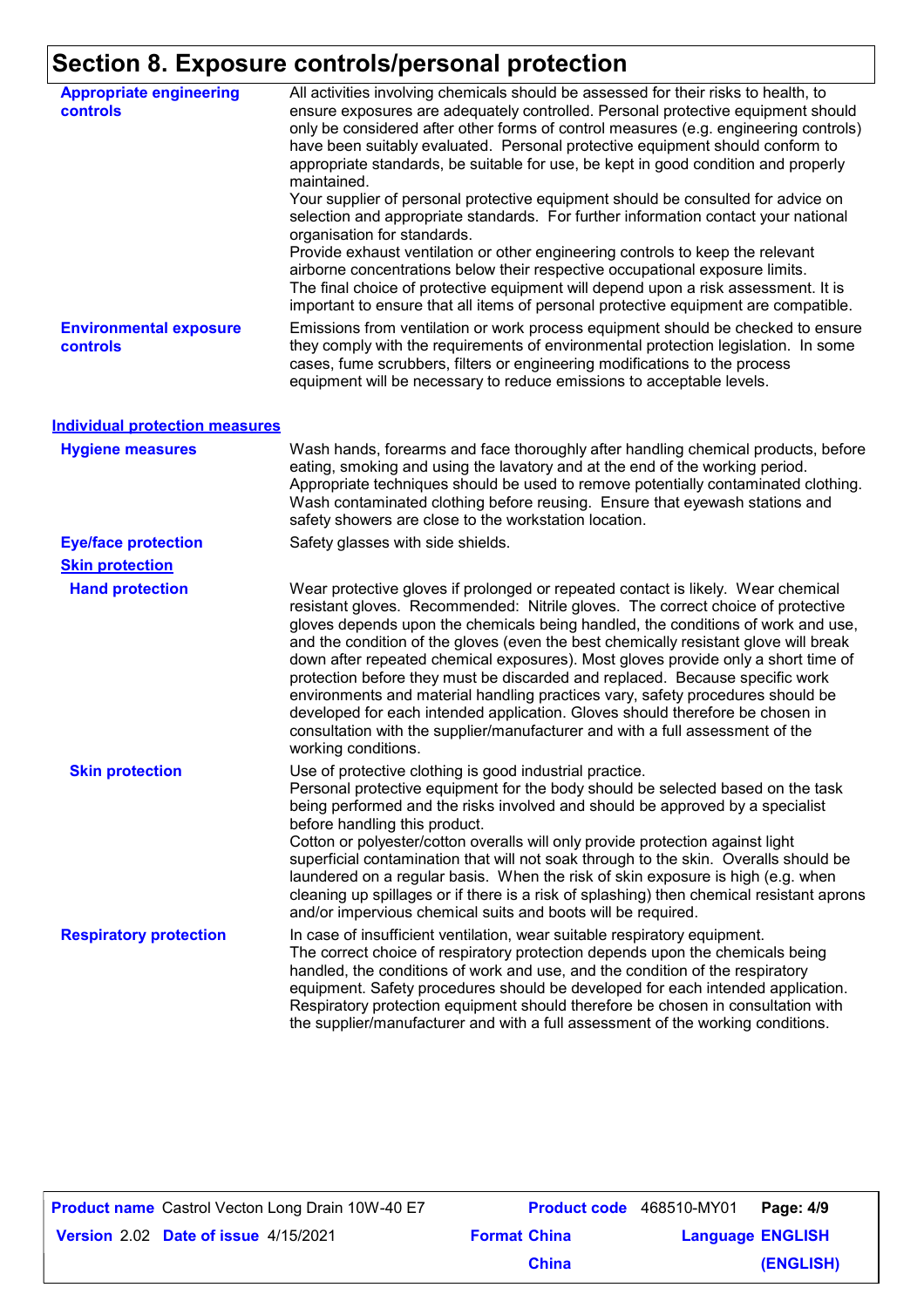## **Section 9. Physical and chemical properties**

| <b>Appearance</b>                                      |                                                                                                                                |
|--------------------------------------------------------|--------------------------------------------------------------------------------------------------------------------------------|
| <b>Physical state</b>                                  | Liquid.                                                                                                                        |
| <b>Colour</b>                                          | Brown. [Dark]                                                                                                                  |
| <b>Odour</b>                                           | Not available.                                                                                                                 |
| <b>Odour threshold</b>                                 | Not available.                                                                                                                 |
| pH                                                     | Not available.                                                                                                                 |
| <b>Melting point</b>                                   | Not available.                                                                                                                 |
| <b>Boiling point</b>                                   | Not available.                                                                                                                 |
| <b>Drop Point</b>                                      | Not available.                                                                                                                 |
| <b>Flash point</b>                                     | Closed cup: 212°C (413.6°F) [Pensky-Martens.]                                                                                  |
| <b>Evaporation rate</b>                                | Not available.                                                                                                                 |
| <b>Flammability (solid, gas)</b>                       | Not applicable. Based on - Physical state                                                                                      |
| <b>Lower and upper explosive</b><br>(flammable) limits | Not available.                                                                                                                 |
| <b>Vapour pressure</b>                                 | Not available.                                                                                                                 |
| <b>Vapour density</b>                                  | Not available.                                                                                                                 |
| <b>Relative density</b>                                | Not available.                                                                                                                 |
| <b>Density</b>                                         | 867.3 kg/m <sup>3</sup> (0.867 g/cm <sup>3</sup> ) at 15 <sup>°</sup> C                                                        |
| <b>Solubility</b>                                      | insoluble in water.                                                                                                            |
| <b>Partition coefficient: n-</b><br>octanol/water      | Not available.                                                                                                                 |
| <b>Auto-ignition temperature</b>                       | Not available.                                                                                                                 |
| <b>Decomposition temperature</b>                       | Not available.                                                                                                                 |
| <b>Viscosity</b>                                       | Kinematic: 84.03 mm <sup>2</sup> /s (84.03 cSt) at 40 $^{\circ}$ C<br>Kinematic: 12.84 mm <sup>2</sup> /s (12.84 cSt) at 100°C |

## **Section 10. Stability and reactivity**

| <b>Reactivity</b>                                   | No specific test data available for this product. Refer to Conditions to avoid and<br>Incompatible materials for additional information.                                   |
|-----------------------------------------------------|----------------------------------------------------------------------------------------------------------------------------------------------------------------------------|
| <b>Chemical stability</b>                           | The product is stable.                                                                                                                                                     |
| <b>Possibility of hazardous</b><br><b>reactions</b> | Under normal conditions of storage and use, hazardous reactions will not occur.<br>Under normal conditions of storage and use, hazardous polymerisation will not<br>occur. |
| <b>Conditions to avoid</b>                          | Avoid all possible sources of ignition (spark or flame).                                                                                                                   |
| <b>Incompatible materials</b>                       | Reactive or incompatible with the following materials: oxidising materials.                                                                                                |
| <b>Hazardous decomposition</b><br>products          | Under normal conditions of storage and use, hazardous decomposition products<br>should not be produced.                                                                    |

## **Section 11. Toxicological information**

#### **Information on toxicological effects**

#### **Specific target organ toxicity (repeated exposure)**

| <b>Name</b>             | <b>Category</b> | <b>Route of</b><br>exposure | <b>Target organs</b> |
|-------------------------|-----------------|-----------------------------|----------------------|
| Long chain alkyl phenol | Category 2      | I Not determined            | Not determined       |

#### **Information on likely routes**  Routes of entry anticipated: Dermal, Inhalation.

**of exposure**

**Potential acute health effects**

| <b>Product name</b> Castrol Vecton Long Drain 10W-40 E7 |                     | <b>Product code</b> 468510-MY01   Page: 5/9 |           |
|---------------------------------------------------------|---------------------|---------------------------------------------|-----------|
| <b>Version 2.02 Date of issue 4/15/2021</b>             | <b>Format China</b> | <b>Language ENGLISH</b>                     |           |
|                                                         | <b>China</b>        |                                             | (ENGLISH) |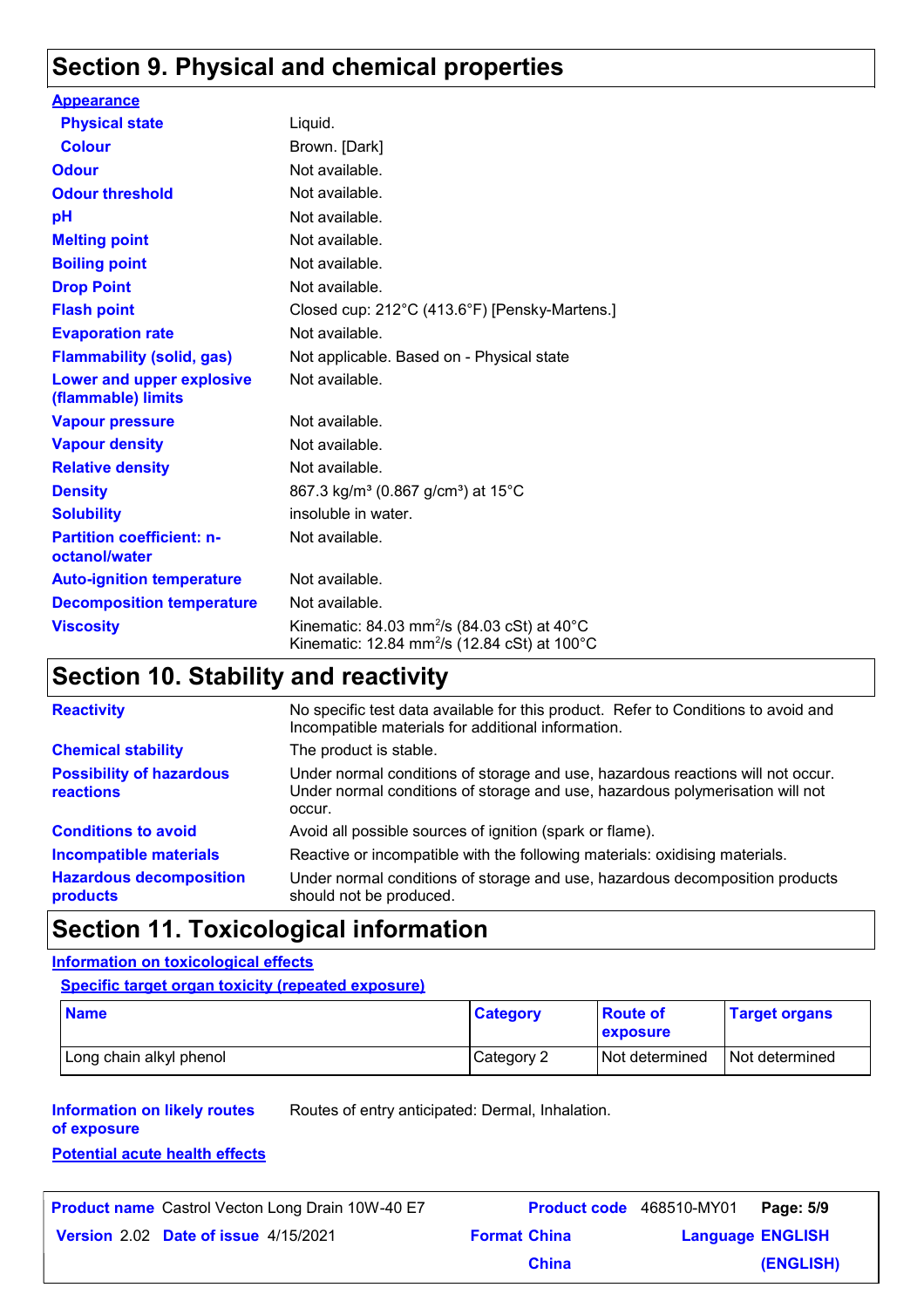## **Section 11. Toxicological information**

| <b>Eye contact</b>                      | No known significant effects or critical hazards.                                                                                                                                                                                                                                                                                                                                                           |
|-----------------------------------------|-------------------------------------------------------------------------------------------------------------------------------------------------------------------------------------------------------------------------------------------------------------------------------------------------------------------------------------------------------------------------------------------------------------|
| <b>Inhalation</b>                       | Vapour inhalation under ambient conditions is not normally a problem due to low<br>vapour pressure.                                                                                                                                                                                                                                                                                                         |
| <b>Skin contact</b>                     | Causes mild skin irritation. Defatting to the skin.                                                                                                                                                                                                                                                                                                                                                         |
| <b>Ingestion</b>                        | Irritating to mouth, throat and stomach.                                                                                                                                                                                                                                                                                                                                                                    |
|                                         | <b>Symptoms related to the physical, chemical and toxicological characteristics</b>                                                                                                                                                                                                                                                                                                                         |
| <b>Eye contact</b>                      | Adverse symptoms may include the following:<br>pain or irritation<br>watering<br>redness                                                                                                                                                                                                                                                                                                                    |
| <b>Inhalation</b>                       | No specific data.                                                                                                                                                                                                                                                                                                                                                                                           |
| <b>Skin contact</b>                     | Adverse symptoms may include the following:<br>irritation<br>redness<br>dryness<br>cracking                                                                                                                                                                                                                                                                                                                 |
| <b>Ingestion</b>                        | No specific data.                                                                                                                                                                                                                                                                                                                                                                                           |
|                                         | Delayed and immediate effects as well as chronic effects from short and long-term exposure                                                                                                                                                                                                                                                                                                                  |
| <b>Inhalation</b>                       | Overexposure to the inhalation of airborne droplets or aerosols may cause irritation<br>of the respiratory tract.                                                                                                                                                                                                                                                                                           |
| <b>Short term exposure</b>              |                                                                                                                                                                                                                                                                                                                                                                                                             |
| <b>Potential immediate</b><br>effects   | Not available.                                                                                                                                                                                                                                                                                                                                                                                              |
| <b>Potential delayed effects</b>        | Not available.                                                                                                                                                                                                                                                                                                                                                                                              |
| <b>Long term exposure</b>               |                                                                                                                                                                                                                                                                                                                                                                                                             |
| <b>Potential immediate</b><br>effects   | Not available.                                                                                                                                                                                                                                                                                                                                                                                              |
| <b>Potential delayed effects</b>        | Not available.                                                                                                                                                                                                                                                                                                                                                                                              |
| <b>Potential chronic health effects</b> |                                                                                                                                                                                                                                                                                                                                                                                                             |
| General                                 | USED ENGINE OILS<br>Combustion products resulting from the operation of internal combustion engines<br>contaminate engine oils during use. Used engine oil may contain hazardous<br>components which have the potential to cause skin cancer. Frequent or prolonged<br>contact with all types and makes of used engine oil must therefore be avoided and a<br>high standard of personal hygiene maintained. |
| <b>Carcinogenicity</b>                  | No known significant effects or critical hazards.                                                                                                                                                                                                                                                                                                                                                           |
| <b>Mutagenicity</b>                     | No known significant effects or critical hazards.                                                                                                                                                                                                                                                                                                                                                           |
| <b>Teratogenicity</b>                   | No known significant effects or critical hazards.                                                                                                                                                                                                                                                                                                                                                           |
| <b>Developmental effects</b>            | No known significant effects or critical hazards.                                                                                                                                                                                                                                                                                                                                                           |
| <b>Fertility effects</b>                | No known significant effects or critical hazards.                                                                                                                                                                                                                                                                                                                                                           |

#### **Numerical measures of toxicity**

#### **Acute toxicity estimates**

| <b>Route</b> | <b>ATE value</b> |
|--------------|------------------|
| Oral         | 88161.3 mg/kg    |

| <b>Product name</b> Castrol Vecton Long Drain 10W-40 E7 |                     | Product code 468510-MY01 Page: 6/9 |           |
|---------------------------------------------------------|---------------------|------------------------------------|-----------|
| Version 2.02 Date of issue 4/15/2021                    | <b>Format China</b> | <b>Language ENGLISH</b>            |           |
|                                                         | <b>China</b>        |                                    | (ENGLISH) |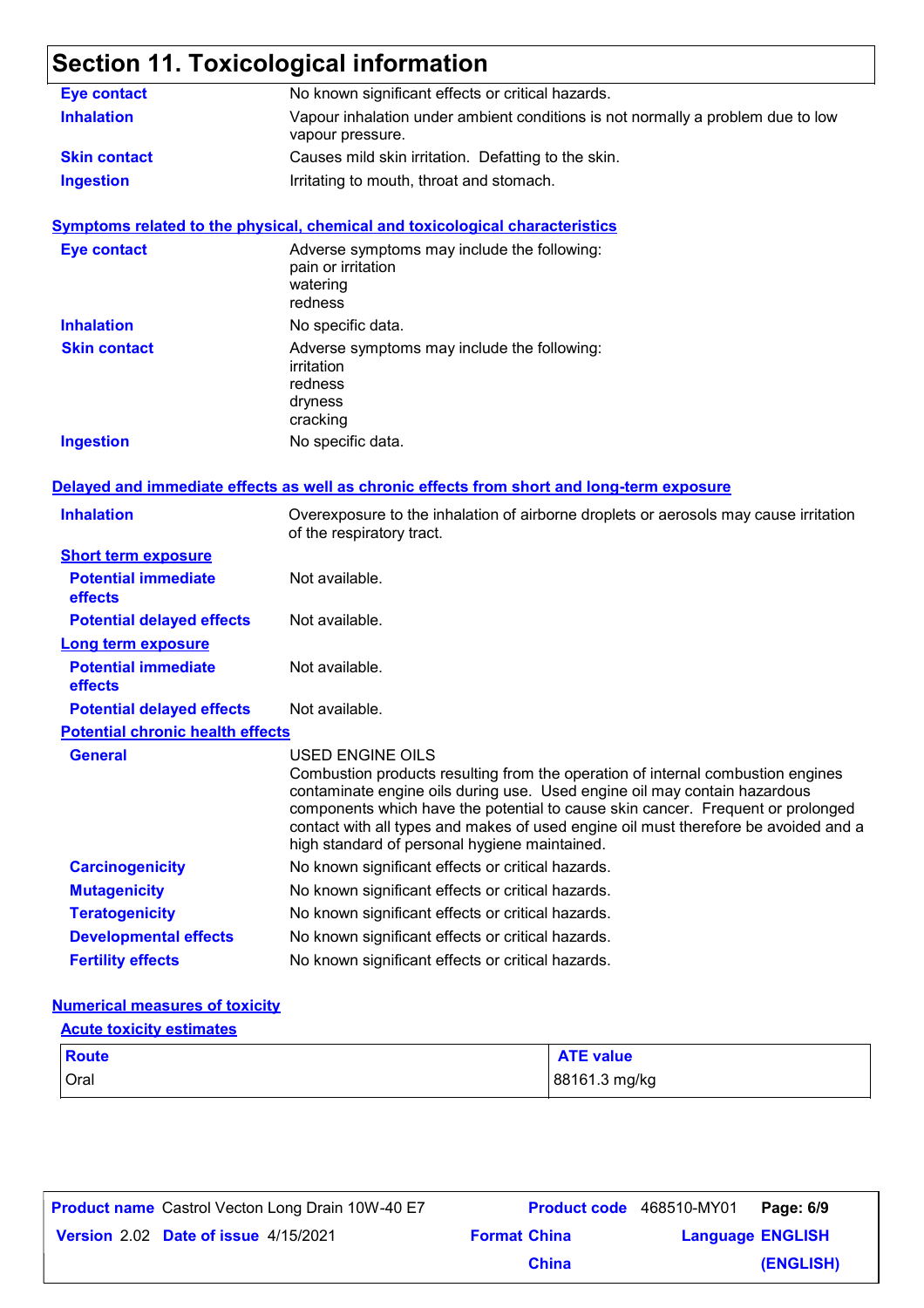## **Section 12. Ecological information**

#### **Toxicity**

**Environmental effects** No known significant effects or critical hazards.

#### **Persistence/degradability**

Partially biodegradable.

#### **Bioaccumulative potential**

This product is not expected to bioaccumulate through food chains in the environment.

| <b>Mobility in soil</b>                                 |                                                                                                                           |
|---------------------------------------------------------|---------------------------------------------------------------------------------------------------------------------------|
| <b>Soil/water partition</b><br><b>coefficient (Koc)</b> | Not available.                                                                                                            |
| <b>Mobility</b>                                         | Spillages may penetrate the soil causing ground water contamination.                                                      |
| <b>Other adverse effects</b>                            | No known significant effects or critical hazards.                                                                         |
| <b>Other ecological information</b>                     | Spills may form a film on water surfaces causing physical damage to organisms.<br>Oxygen transfer could also be impaired. |

## **Section 13. Disposal considerations**

| <b>Disposal methods</b> | The generation of waste should be avoided or minimised wherever possible.               |
|-------------------------|-----------------------------------------------------------------------------------------|
|                         | Significant quantities of waste product residues should not be disposed of via the      |
|                         | foul sewer but processed in a suitable effluent treatment plant. Dispose of surplus     |
|                         | and non-recyclable products via a licensed waste disposal contractor. Disposal of       |
|                         | this product, solutions and any by-products should at all times comply with the         |
|                         | requirements of environmental protection and waste disposal legislation and any         |
|                         | regional local authority requirements. Waste packaging should be recycled.              |
|                         | Incineration or landfill should only be considered when recycling is not feasible. This |
|                         | material and its container must be disposed of in a safe way. Care should be taken      |
|                         | when handling emptied containers that have not been cleaned or rinsed out. Empty        |
|                         | containers or liners may retain some product residues. Avoid dispersal of spilt         |
|                         | material and runoff and contact with soil, waterways, drains and sewers.                |

## **Section 14. Transport information**

|                                      | <b>China</b>             | <b>IMDG</b>              | <b>IATA</b>              |
|--------------------------------------|--------------------------|--------------------------|--------------------------|
| <b>UN number</b>                     | Not regulated.           | Not regulated.           | Not regulated.           |
| <b>UN proper</b><br>shipping name    | $\overline{\phantom{a}}$ |                          | -                        |
| <b>Transport hazard</b><br>class(es) | $\overline{\phantom{a}}$ | ۰                        | -                        |
| <b>Packing group</b>                 | $\overline{\phantom{a}}$ | $\overline{\phantom{a}}$ | $\overline{\phantom{a}}$ |
| <b>Environmental</b><br>hazards      | No.                      | No.                      | No.                      |
| <b>Additional</b><br>information     | $\overline{\phantom{0}}$ | -                        | -                        |

**Special precautions for user** Not available.

| <b>Product name</b> Castrol Vecton Long Drain 10W-40 E7 |                     | Product code 468510-MY01 | Page: 7/9 |
|---------------------------------------------------------|---------------------|--------------------------|-----------|
| Version 2.02 Date of issue 4/15/2021                    | <b>Format China</b> | <b>Language ENGLISH</b>  |           |
|                                                         | <b>China</b>        |                          | (ENGLISH) |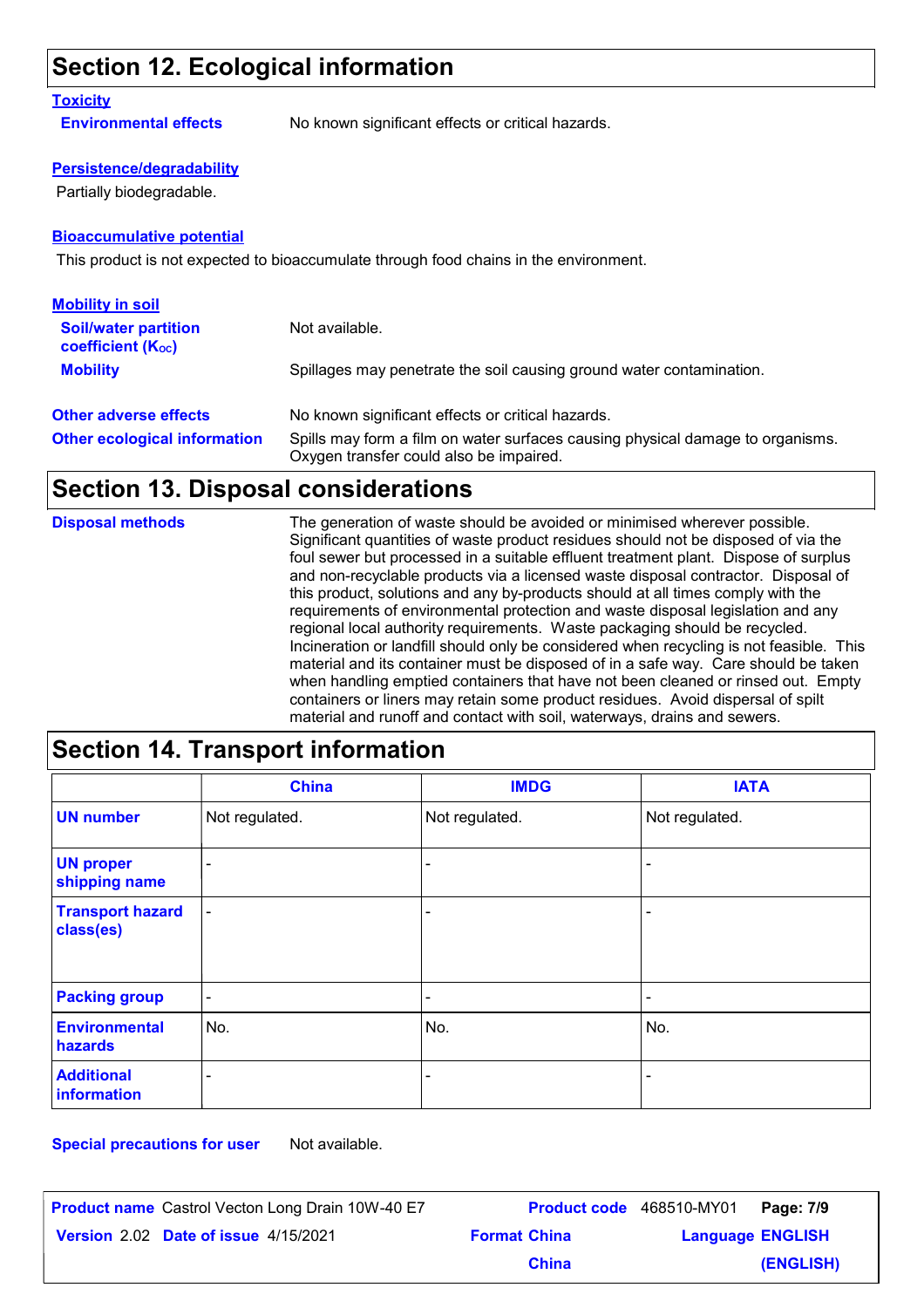### **Section 14. Transport information**

**Matters needing attention for transportation** Ensure that any additional local government transport conditions are met

## **Section 15. Regulatory information**

| <b>Safety, health and</b><br>environmental regulations<br>specific for the product | No known specific national and/or regional regulations applicable to this product<br>(including its ingredients). |
|------------------------------------------------------------------------------------|-------------------------------------------------------------------------------------------------------------------|
| <b>Regulation according to other foreign laws</b>                                  |                                                                                                                   |
| <b>REACH Status</b>                                                                | For the REACH status of this product please consult your company contact, as<br>identified in Section 1.          |
| <b>Australia inventory (AICS)</b>                                                  | All components are listed or exempted.                                                                            |
| <b>Canada inventory</b>                                                            | All components are listed or exempted.                                                                            |
| <b>China inventory (IECSC)</b>                                                     | All components are listed or exempted.                                                                            |
| <b>Japan inventory (ENCS)</b>                                                      | All components are listed or exempted.                                                                            |
| <b>Korea inventory (KECI)</b>                                                      | All components are listed or exempted.                                                                            |
| <b>Philippines inventory</b><br>(PICCS)                                            | All components are listed or exempted.                                                                            |
| <b>Taiwan Chemical</b><br><b>Substances Inventory</b><br>(TCSI)                    | All components are listed or exempted.                                                                            |
| <b>United States inventory</b><br>(TSCA 8b)                                        | All components are active or exempted.                                                                            |

## **Section 16. Other information**

| <b>History</b>                    |                                                                                                                                                                                                                                                                                                                                                                                                                                                                                                                                                                                                                                                                                                                                                                                                                                                                                                                                                                                                                                                                              |
|-----------------------------------|------------------------------------------------------------------------------------------------------------------------------------------------------------------------------------------------------------------------------------------------------------------------------------------------------------------------------------------------------------------------------------------------------------------------------------------------------------------------------------------------------------------------------------------------------------------------------------------------------------------------------------------------------------------------------------------------------------------------------------------------------------------------------------------------------------------------------------------------------------------------------------------------------------------------------------------------------------------------------------------------------------------------------------------------------------------------------|
| <b>Date of printing</b>           | 4/15/2021                                                                                                                                                                                                                                                                                                                                                                                                                                                                                                                                                                                                                                                                                                                                                                                                                                                                                                                                                                                                                                                                    |
| Date of issue/Date of<br>revision | 4/15/2021                                                                                                                                                                                                                                                                                                                                                                                                                                                                                                                                                                                                                                                                                                                                                                                                                                                                                                                                                                                                                                                                    |
| Date of previous issue            | 3/19/2021                                                                                                                                                                                                                                                                                                                                                                                                                                                                                                                                                                                                                                                                                                                                                                                                                                                                                                                                                                                                                                                                    |
| <b>Version</b>                    | 2.02                                                                                                                                                                                                                                                                                                                                                                                                                                                                                                                                                                                                                                                                                                                                                                                                                                                                                                                                                                                                                                                                         |
| <b>Prepared by</b>                | <b>Product Stewardship</b>                                                                                                                                                                                                                                                                                                                                                                                                                                                                                                                                                                                                                                                                                                                                                                                                                                                                                                                                                                                                                                                   |
| <b>Key to abbreviations</b>       | ACGIH = American Conference of Industrial Hygienists<br>CAS Number = Chemical Abstracts Service Registry Number<br>GHS = Global Harmonised System<br>IATA = International Air Transport Association, the organisation<br>IMDG = International Maritime Organization Rules, rules governing shipment of<br>goods by water.<br>OEL = Occupational Exposure Limit<br>REACH = Registration, Evaluation, Authorisation and Restriction of Chemicals<br>Regulation [Regulation (EC) No. 1907/2006]<br>SDS = Safety Data Sheet<br>STEL = Short term exposure limit<br>TWA = Time weighted average<br>UN Number = United Nations Number, a four digit number assigned by the United<br>Nations Committee of Experts on the Transport of Dangerous Goods.<br>Varies = may contain one or more of the following 64741-88-4, 64741-89-5,<br>64741-95-3, 64741-96-4, 64742-01-4, 64742-44-5, 64742-45-6, 64742-52-5,<br>64742-53-6, 64742-54-7, 64742-55-8, 64742-56-9, 64742-57-0, 64742-58-1,<br>64742-62-7, 64742-63-8, 64742-65-0, 64742-70-7, 72623-85-9, 72623-86-0,<br>72623-87-1 |
| <b>References</b>                 | Not available.                                                                                                                                                                                                                                                                                                                                                                                                                                                                                                                                                                                                                                                                                                                                                                                                                                                                                                                                                                                                                                                               |

**Indicates information that has changed from previously issued version.**

**Notice to reader**

| <b>Product name</b> Castrol Vecton Long Drain 10W-40 E7 |                     | Product code 468510-MY01 Page: 8/9 |           |
|---------------------------------------------------------|---------------------|------------------------------------|-----------|
| Version 2.02 Date of issue 4/15/2021                    | <b>Format China</b> | <b>Language ENGLISH</b>            |           |
|                                                         | <b>China</b>        |                                    | (ENGLISH) |